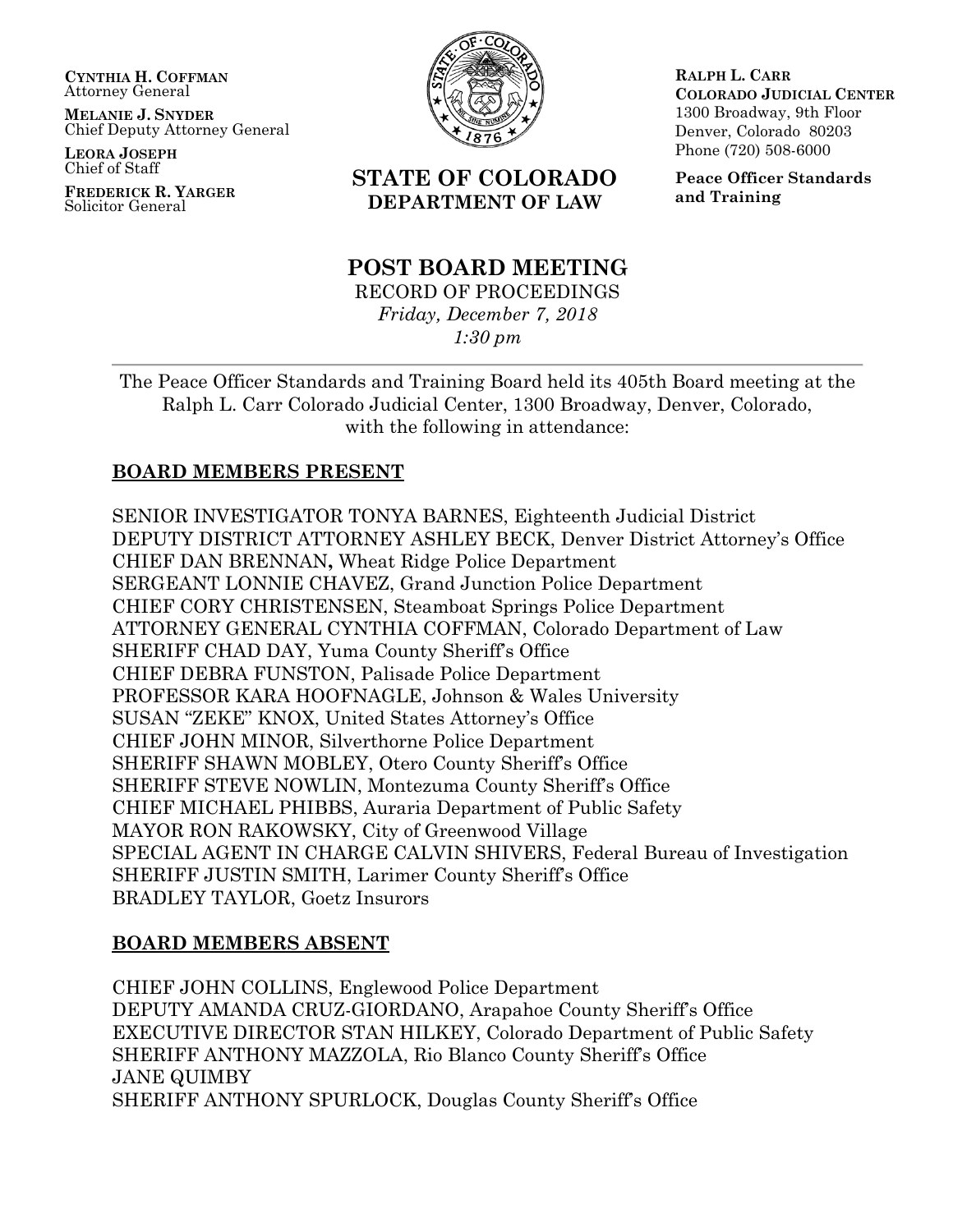# **BOARD COUNSEL**

# STACY WORTHINGTON

### **POST STAFF MEMBERS PRESENT**

TIFFINY BLACK-MAJEKODUNMI, Compliance Specialist ERIK BOURGERIE, Director BOB BAKER, In-Service Training Manager SUSAN CARTER, Grant Coordinator DAN GRIFFIN, Training Coordinator LORI JENCKS, Administrative Coordinator CATHY RODRIGUEZ, Compliance Manager DAVID SCHUETZ, Compliance Specialist JARED TORSNEY, Marijuana Training Specialist

# **MEMBERS OF THE PUBLIC IN ATTENDANCE**

AGENT IVAN BEERS, Lakewood Police Department DIVISION CHIEF TERRANCE CARROLL, Colorado Rangers LIEUTENANT JOHN COPPEDGE, Denver Police Department DEPUTY CHIEF CODY COSPER, Avon Police Department CHIEF GREG DALY, Avon Police Department OFFICER KEN DAMMEN, Avon Police Department PHIL DANIEL GINNY DANIEL BRENT DANIEL BETH DANIEL ALEXANDER KENNEDY DIRECTOR CATHY LABRECQUE, Pikes Peak Community College LEA STEPHEN LASSA MICHAEL LOWE, Bruno, Colin & Lowe, P.C. MAJOR JOHN MCFARLANE, Colorado Rangers DIVISION CHIEF DAVID PICKET, Wheat Ridge Police Department COMMANDER RONALD R SAUNIER, Denver Police Department PATRICK F. WELSH, Elkus & Sisson, P.C.

# 1. **Welcome** Attorney General Cynthia Coffman

- 2. **Pledge of Allegiance**
- 3. **Excellence in Law** Attorney General Cynthia Coffman **Enforcement Award Presentation**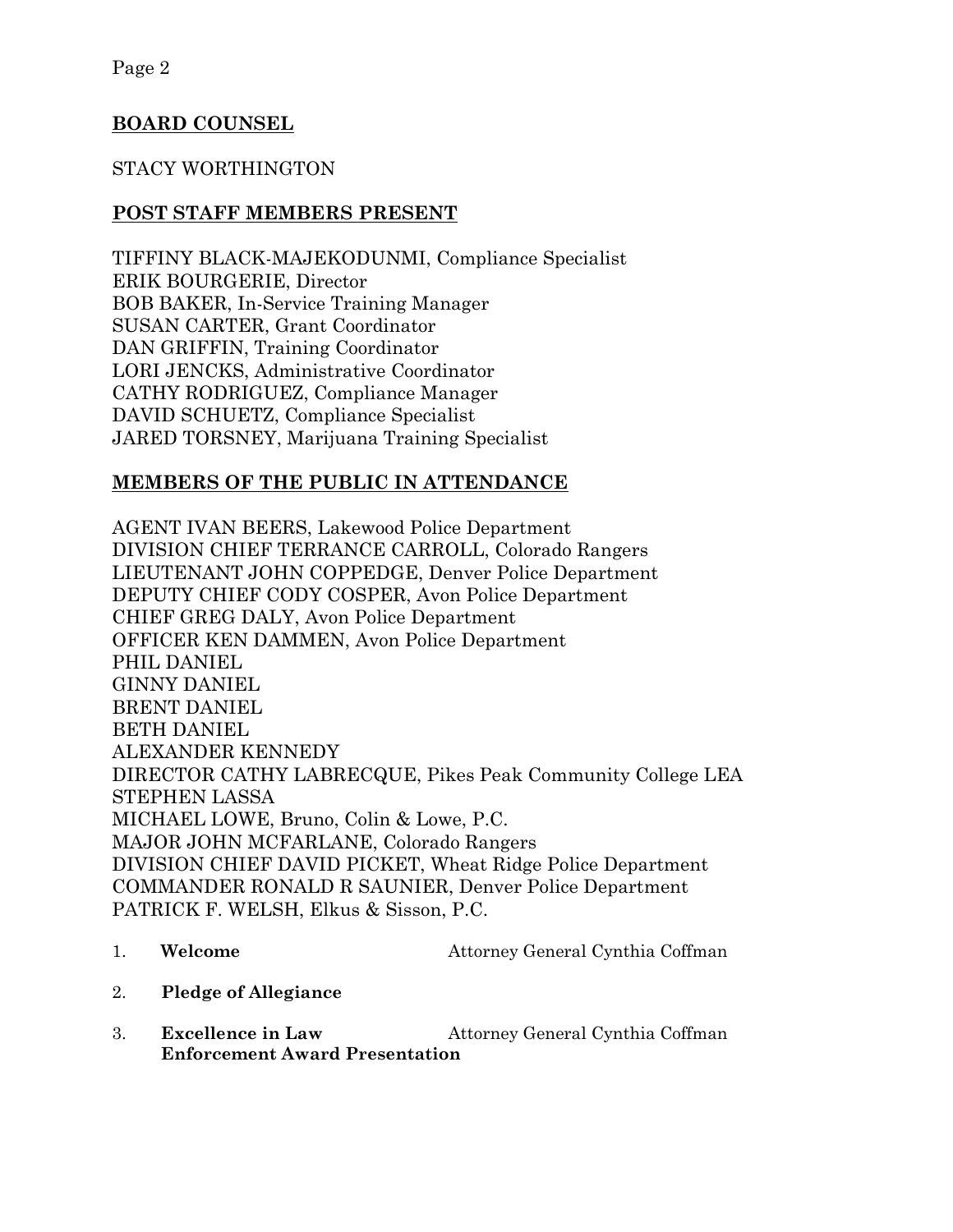AG Coffman presented the 2018 Excellence in Law Enforcement Awards to the following: 2018 Colorado Attorney General's Excellence in Law Enforcement Award Deputy Kraig Conger, Arapahoe County Sheriff's Office 2018 Colorado Attorney General's Excellence in Criminal Investigation Award Officer Derek Graham, Colorado Springs Police Department 2018 Colorado Attorney General's Law Enforcement Agency of Excellence Award Avon Police Department 2018 Colorado Attorney General's Crucial Support in Law Enforcement Award Beth Daniel, Wheat Ridge Police Department

#### 4. **Recognition of Departing** Director Erik Bourgerie **Attorney General Cynthia Coffman**

Director Bourgerie presented AG Coffman with a commemorative award and photos signed by members of the Board, staff, and SME committees, and thanked her for her exemplary service.

# **of New Board Member**

5. **Introduction** Attorney General Cynthia Coffman

SAC Dean Phillips Federal Bureau of Investigation

Deputy DA Ashley Beck Denver DA's Office

# **Board Member**

6. **Recognition of Departing** Attorney General Cynthia Coffman

Sheriff Chad Day Yuma County Sheriff's Office

- 7. **Introduction of Board Members, SME Members, Staff and Guests**
- 8. **Roll Call Director Erik Bourgerie** *Declaration of a quorum (13)*
	-
- 9. **Approval of POST Board** Attorney General Cynthia Coffman  **Minutes from September 14, 2018** *Motion to approve by Chief Brennan. Approved unanimously*

#### 10. **2019 Proposed POST** Director Erik Bourgerie **Board Meeting Dates**

March 1, 2019 June 21, 2019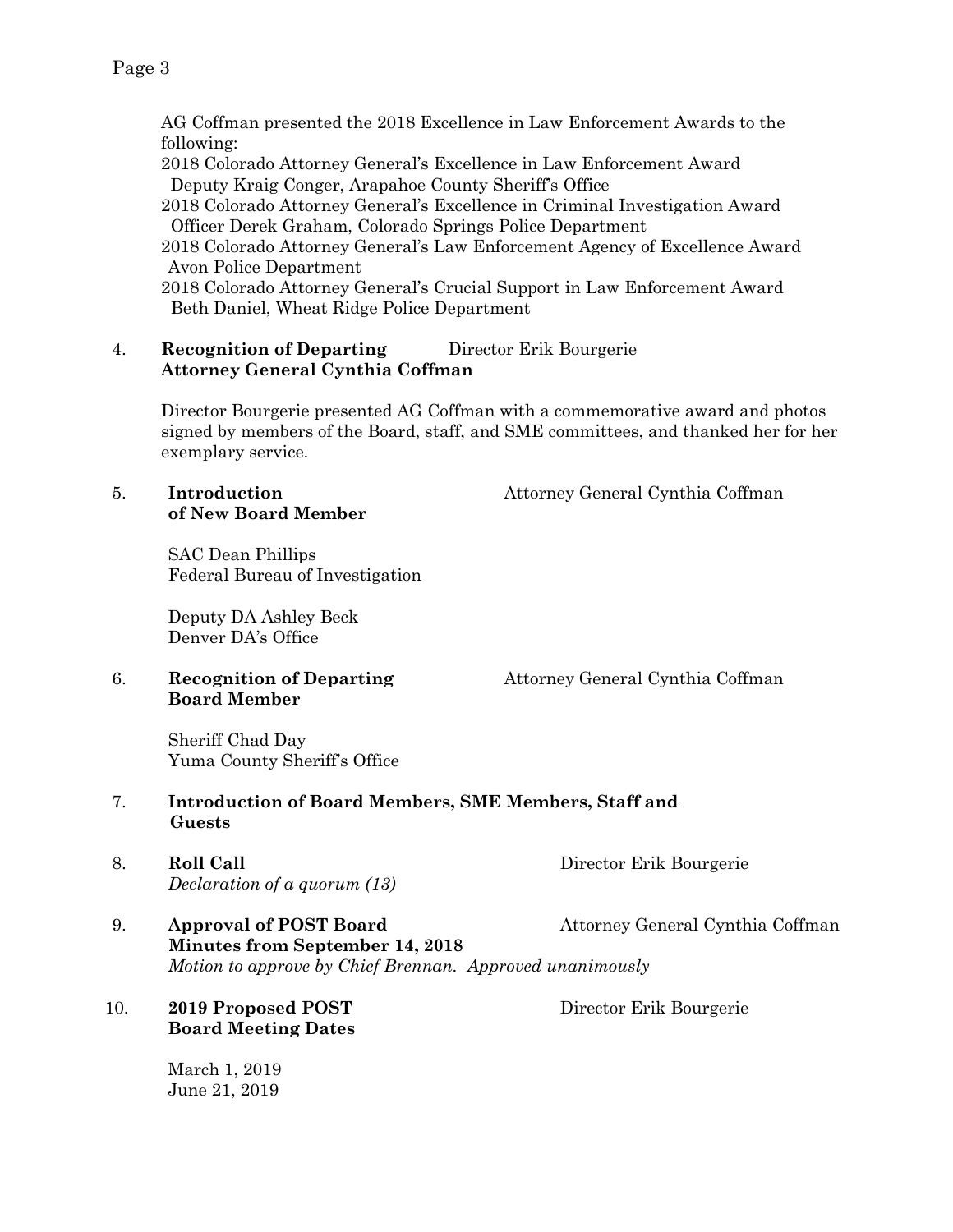September 20, 2019 (Work session September 19, 2019) December 6, 2019

*Motion to approve by Sgt Chavez. Approved unanimously.*

#### 11. **Appointment of POST Board Vice-Chair** Attorney General Cynthia Coffman **for 2019**

As Chief Brennan's term ends June 30th, the Board discussed appointing a new Vice-Chair for the Board, but it was proposed that Brennan act as chair until the June Board meeting.

*Motion to retain Chief Brennan as Vice-Chair until June by Sgt Chavez. Approved unanimously.*

#### 12. **Appointment of Arrest Control SME** Attorney General Cynthia Coffman **Board Representative**

AG Coffman requested a volunteer to act as Board representative to the Arrest Control SME committee to replace departing Board member Chad Day. Sheriff Shawn Mobley volunteered and will act in that capacity.

#### 13. **Subject Matter Expert Committee Reports**

| А. | Arrest Control | <b>Agent Ike Beers</b> |
|----|----------------|------------------------|
|    |                | Chair                  |

The committee did not have a quorum at this meeting. Dir. Bourgerie addressed the committee regarding recruitment of new members. Skills status requirements for full skills instructors were discussed, and the possibility of waiving the requirement for the 40-hour Instruction Methodology course in certain cases. The ACT committee will wait for the Curriculum committee to determine their position prior to making decisions. Pros and cons of Rule 25-Academy Instructor Training Programs, were discussed. No vote was possible, but the committee would support retention of the rule, unless it is determined to be unnecessary. Meeting dates for 2019 were confirmed. The committee will be using new test out criteria in January and will report results. An email regarding changes will be sent to the academies for the applicants they may be sending to the test out for skills.

B. Curriculum Director Cathy LaBrecque Chair

Director Bourgerie addressed the committee regarding recruiting new members. New member Tim Railsback of the Aurora Police Department was confirmed. Lt. Dave Swavely was elected Vice-Chair of the committee. Waivers for the Instruction Methodology course in certain circumstances were discussed. Committee members will be working on a rule change to permit waivers. The Curriculum Bibliography update will be forwarded to POST soon. The committee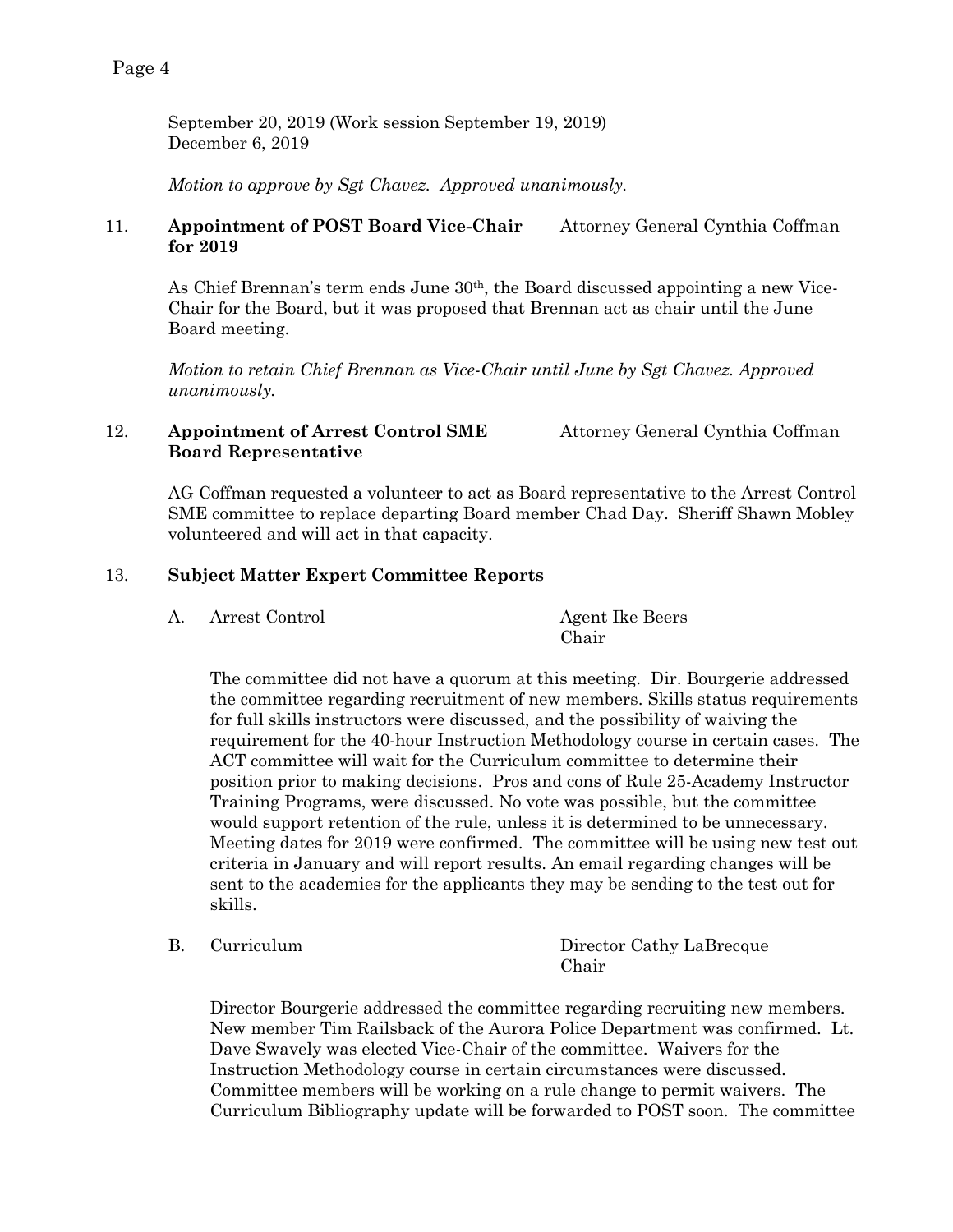will be reviewing lesson plans in 2019, and bibliographies will be included in those updates. Cathy Rodriguez briefed the committee on the new SME inspection process for electronic records reviews with a goal of inspecting academies on a three-year rotation. There will be further discussion in March.

C. Driving Commander Karl Smalley Chair

New member Officer Tyler Hinton of Grand Junction PD was approved. Three full skills instructors were approved. Upcoming academy inspections and test outs were assigned. 2019 meeting dates were approved. Director Bourgerie addressed the committee regarding recruitment of new members.

| Firearms | Chief Dan Brennan    |
|----------|----------------------|
|          | Board Representative |

Committee Chair Deputy Ed Kafel is resigning from the SME Committee on January 10, 2019. Cmdr. Paul Gregory has been appointed Chair effective 1/11/19. Two full skills instructors were approved. Programs inspections were performed at Technical College of the Rockies and Eagle County Reserve Academy. Both were in compliance. Committee acknowledged the professionalism and work ethic of the POST staff, and thanked AG Coffman for her service.

#### 14. **Request for Variance Appeal** Director Erik Bourgerie **Damian Esparza**

Director Bourgerie stated that Mr. Esparza pled guilty to 3<sup>rd</sup> Degree assault 2014, with a deferred sentence. Mr. Esparza requested an appeal to the denial of his variance request due to his maturation and employment at the Prowers County Sheriff's Office as a detentions deputy.

*Motion to allow appeal hearing by Sheriff Nowlin*. *Roll call vote was taken. Seven votes to allow hearing and nine to deny appeal hearing. Request denied.* 

#### 15. **Request for Variance Appeal** Director Erik Bourgerie **Alexander Kennedy**

Sheriff Steve Nowlin recused himself and left the room. Mr. Kennedy pled guilty to second degree Burglary, a class 4 felony and was granted a two-year deferred judgement in 2006, and currently works as non-certified detentions deputy. Mr. Kennedy requested an appeal to the denial of his variance request due to his military service and desire to serve the small community in which he lives. In December of last year he graduated from the Southwest Regional Law Enforcement Academy as class president.

*Motion to allow appeal hearing by Sheriff Chad Day. Majority voted to allow hearing, with one opposed.*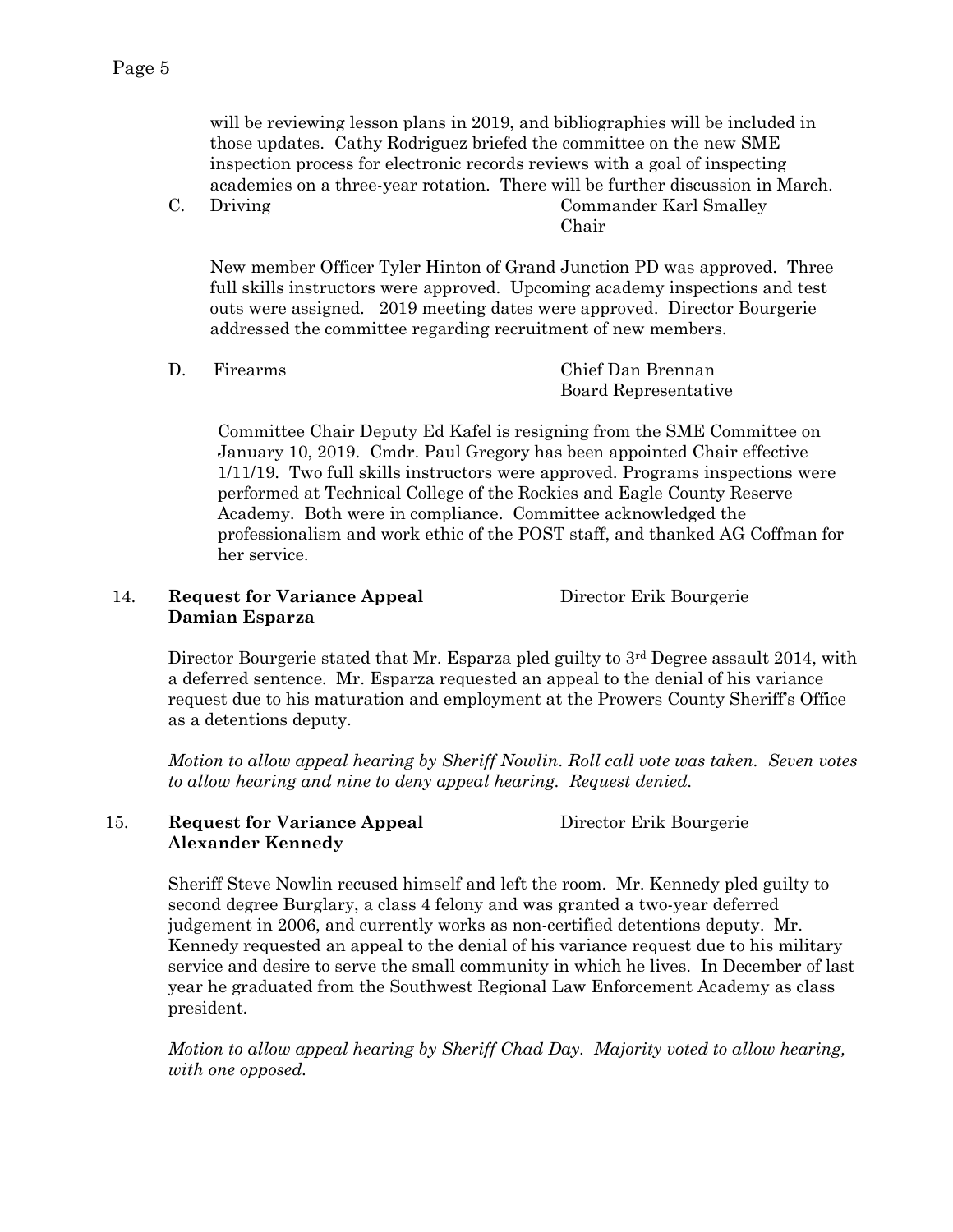#### 16. **Request for Variance Appeal** Director Erik Bourgerie **Stephen Lassa**

Chief John Minor recused himself and left the room. Mr. Lassa was convicted of Obstructing of Police Officer, a class two misdemeanor, in 2011. Mr. Kennedy's attorney requests an appeal to the denial of Mr. Lassa's variance request due to his excellent performance in both the Arapahoe Community College Academy and at Colorado State University were he obtained a Bachelor's degree. Mr. Lassa is 10 days from graduation from the academy, and is near the top of his class. Sheriff Smith requested an explanation of the charge. Mr. Lassa stated that at the time he received the charge he was on probation from a DUI when he was 17.

*Motion to allow appeal hearing by Sheriff Chad Day. Roll call vote was taken. Six votes to allow hearing and nine to deny appeal hearing. Request denied.* 

#### 17. **Request for Variance Appeal** Director Erik Bourgerie **Shanna Riley**

Ms. Riley was convicted of two counts of 3rd degree assault in 2010. Ms. Riley was not present.

*Motion to deny request for appeal by Chief Phibbs. Approved unanimously.*

#### 18. **Request for Appeal of Revocation** Director Erik Bourgerie **Leland Silver**

Mr. Silver is scheduled for revocation at today's Board meeting. If the Board grants his request for an appeal, the revocation process will be halted.

Mr. Silver was convicted of first degree Official Misconduct, a class two misdemeanor, in 2018. He was granted a stay of execution and is appealing the case. Mr. Silver's attorney requested an appeal to stay the revocation as Mr. Silver is following legal process in his appeal. As the stay of execution has been granted, Mr. Silver is requesting that the appeal be heard to allow presentation of further information to the Board. The Board discussed other options. Ms. Worthington stated that the Board can table the revocation until the appeal is completed, or the Board may vote to revoke, and Mr. Silver may appeal the revocation if the conviction is set aside. The Board may also vote to suspend certification pending the outcome of the appeal. If the conviction is withdrawn, POST staff would be able to reinstate his certification without Board vote. There was further discussion regarding whether Mr. Silver should undergo the test out, if the appeal is not completed by the time he has been separated from Aurora PD for three years, and whether fees for that testing should be waived.

*Motion by Mr. Taylor to table the appeal and suspension pending outcome of the criminal appeal for no more than one year. Roll call vote was taken. Thirteen votes against motion, three votes for motion. Motion denied.*

*Motion to deny the application for variance. Majority approved with one opposed.*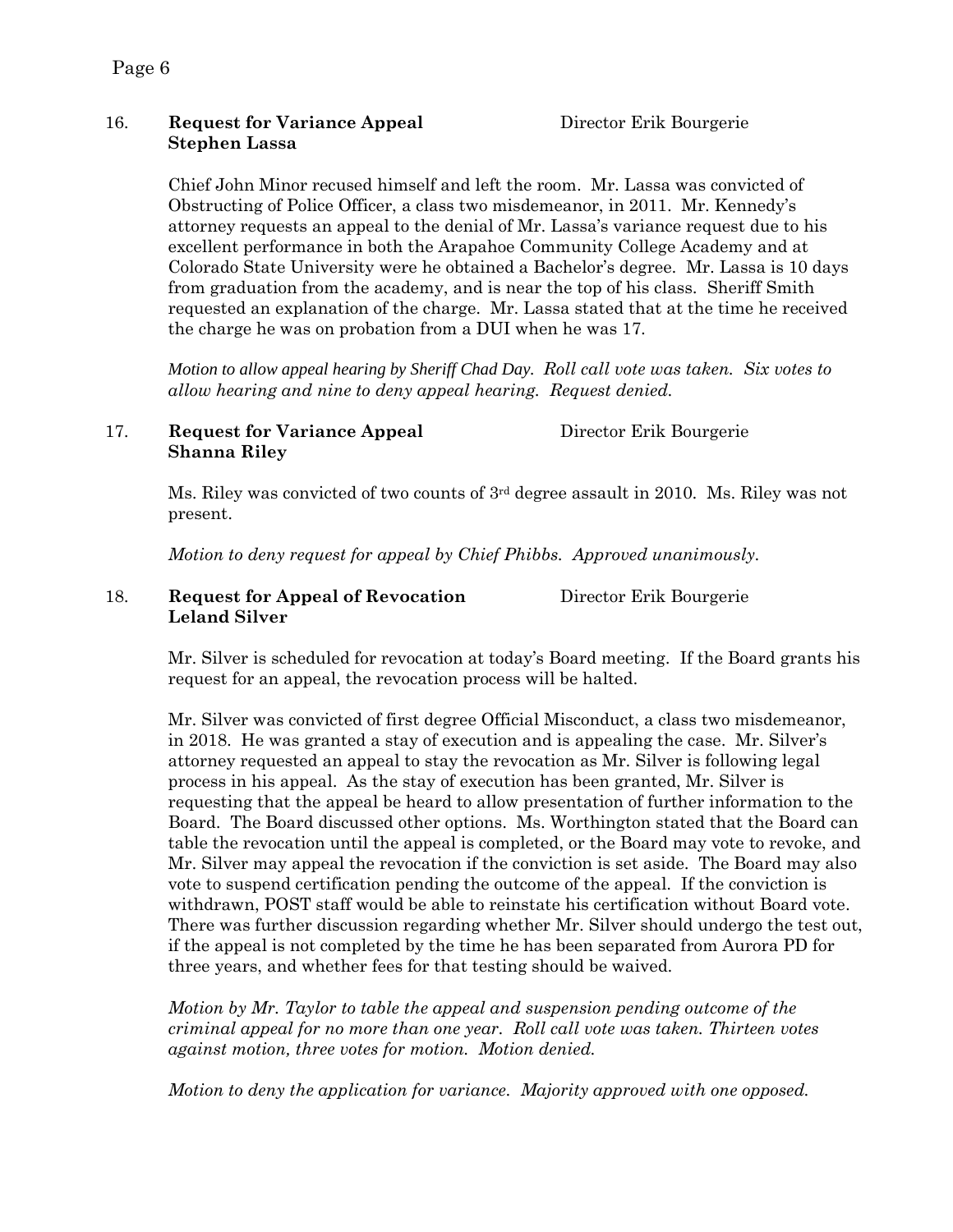#### 19. **Peace Officer Certification** Director Erik Bourgerie **Revocation Actions**

#### **POST Rule 9 - Revocation of Peace Officer Certifications:**

§ 24-31-305, C.R.S.(2)(a) A Colorado peace officer certification issued pursuant to subsection (1) or (1.3) of this section or 24-31-308 shall be suspended or revoked by the POST Board if the certificate holder has been convicted of a felony at any time, or has been convicted on or after July 1, 2001, of any misdemeanor described in subsection (1.5) of § 24-31-305 C.R.S., or has otherwise failed to meet the certification requirements established by the Board. For purposes of this rule, the term 'conviction' includes any deferred judgments or deferred sentences imposed by a court. Revocation of peace officer certificates based upon conviction(s) of misdemeanor crimes are recognized in  $\S 24-31-305(1.5)$  (b) thru (h), C.R.S.

1. No. M18-13, Leland Silver, Certification B09124 (PID 112350). On July 27, 2018, Respondent was convicted of one count of Official Misconduct I §18-8-404 a class 2 Misdemeanor. The respondent was employed as a peace officer on the date of the offense (Date of Offense: May 8, 2015, Aurora Police Department, Separated February 28, 2018). The respondent has complied with POST Show Cause Order No. M18-13 by appearing at the scheduled Show Cause Hearing on October 5, 2018. Director Bourgerie recommends revocation of Leland Silver's Colorado Peace Officer Certification B09124 (PID 112350).

*Motion to revoke by Mr. Taylor. Approved by majority. Sheriff Day voted not to revoke.* 

*The certificate holders in the following matters did not appear at the show cause hearing or indicate any intent to oppose the revocation. Unless any member objects and asks to consider one or all of these matters separately, they will all be presented to this Board as a group.*

#### **Felony Convictions:**

- 1. No. F18-08, Donald L. Fair, Certification B12147 (PID 123803). On July 24, 2018, Respondent was convicted of Sex Assault of Child - Position of Trust – Victim Age  $15 - 18$ ,  $$18-3-405.3(1)$ , a class 4 Felony. The respondent was employed as a peace officer on the date of the offense (Date of Offense: April 1, 2017 – August 31, 2017, Fourth Judicial District, Separated September 1, 2017). The Respondent has failed to comply with POST Show Cause Order No. F18-08 by failing to appear at the scheduled Show Cause Hearing on October 24, 2018. Director Bourgerie recommends revocation of Donald L. Fair's Colorado Peace Officer Certification B12147 (PID 123803).
- 2. No. F18-09, Kevin Gerald Vallejos, Certification B01318 (PID 119095). On June 7, 2018, Respondent was convicted of one count of Attempted Sex Assault – Overcome Victim's Will, §18-3-402(1)(a), a class 5 Felony. The Respondent was employed as a peace officer on the date of the offense (Date of Offense: September 30, 1998 - October 6, 1998, Walsenburg Police Department,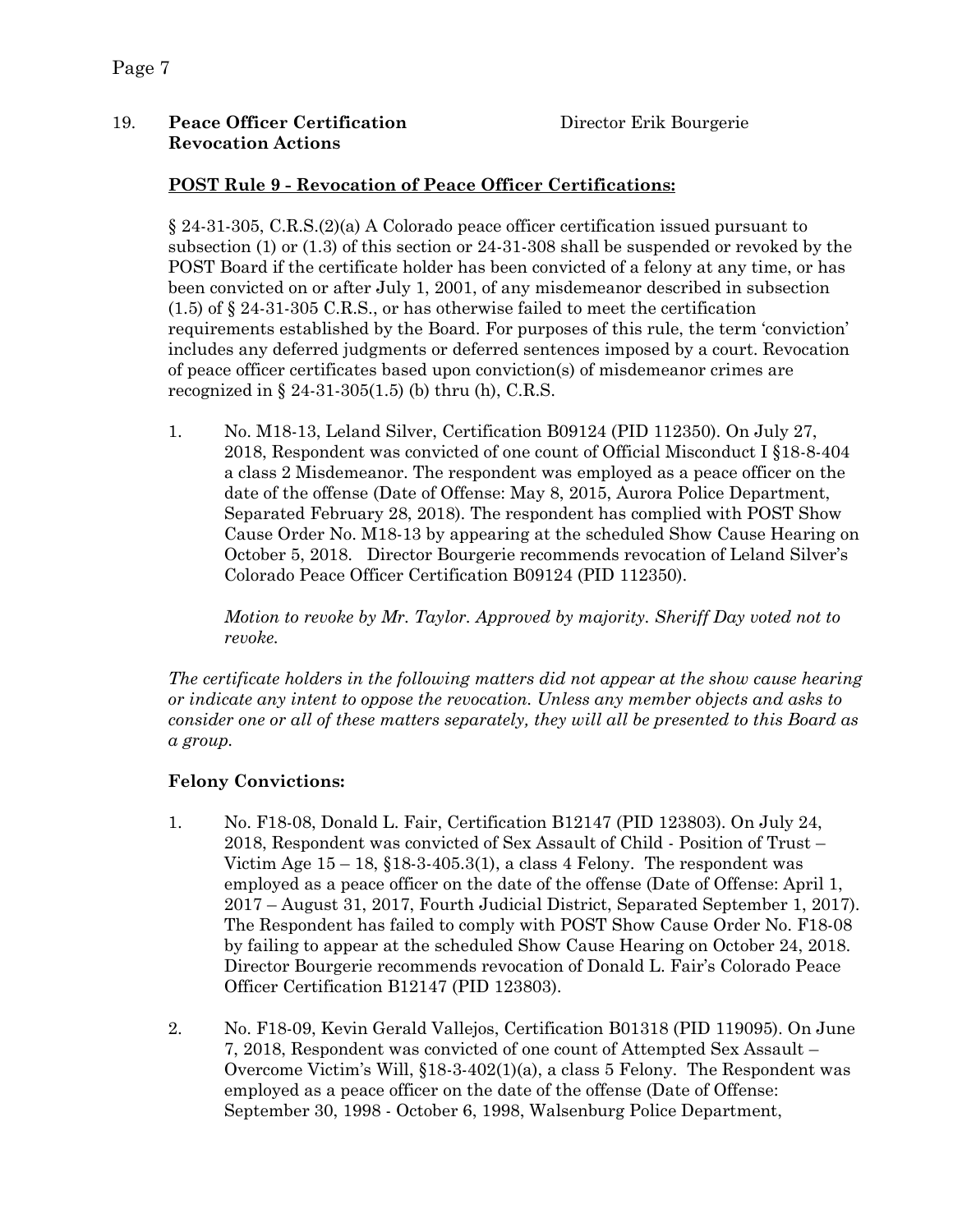Separated October 22, 1998). The respondent has failed to comply with POST Show Cause Order No. F18-09 by failing to appear at the scheduled Show Cause Hearing on October 24, 2018. Director Bourgerie recommends revocation of Kevin Gerald Vallejos' Colorado Peace Officer Certification B01318 (PID 119095).

- 3. No. F18-10, Daniel Scott Sullivan, Certification B14708 (PID 114522). On February 24, 2017, Respondent was convicted of one count of Securities – Make Untrue Statement, §11-51-501(1)(b), a class 3 Felony. The Respondent was employed as a peace officer on the date of the offense (Date of Offense: November 22, 2011 - February 21, 2013, Jefferson County Sheriff's Office, Separated April 4, 2014). The respondent has failed to comply with POST Show Cause Order No. F18-10 by failing to appear at the scheduled Show Cause Hearing on October 24, 2018. Director Bourgerie recommends revocation of Daniel Scott Sullivan's Colorado Peace Officer Certification B14708 (PID 114522).
- 4. No. F18-11, Tyler Eugene Richards, Certification B8999-0024 (PID 8999-0024). On June 14. 2018, Respondent was convicted of one count of First Degree Murder – After Deliberation, §18-3-102(1)(a), a class 1 Felony, one count of First Degree Murder – Felony Murder, §18-3-102(1)(b), a class 1 Felony, one count of Second Degree Kidnapping – Seize/Carry Victim, §18-3-302(1), a class 4 Felony, and one count of Second Degree Assault – Strangulation, §18-3-203(1)(i), a class 4 Felony. The Respondent was not employed as a peace officer on the date of the offense (Date of Offense: December 9, 2016, Never employed). The Respondent has failed to comply with POST Show Cause Order No. F18-11 by failing to appear at the scheduled Show Cause Hearing on October 24, 2018. Director Bourgerie recommends revocation of Tyler Eugene Richard's Colorado Peace Officer Certification B8999-0024 (PID 8999-0024).
- 5. No. F18-13, Felicia Roxann Bradfield, Certification B00073 (PID 106104). On August 30, 2018, Respondent was convicted of one count of Tampering with Physical Evidence - Destroy,  $$18-8-601(1)(a)$ , a class 6 Felony. The respondent was not employed as a peace officer on the date of the offense (Date of Offense: July 25, 2018, Never employed). The Respondent has failed to comply with POST Show Cause Order No. F18-13 by failing to appear at the scheduled Show Cause Hearing on November 5, 2018. Director Bourgerie recommends revocation of Felicia Roxann Bradfield's Colorado Peace Officer Certification B00073 (PID 106104).
- 6. No. F18-14, Todd Eric Cope, Certification B14240 (PID 133120). On July 9, 2018, Respondent was convicted of one count of Attempt to Influence Public Servant, §18-8-306, a class 4 Felony and one count of Official Misconduct 1, §18- 8-404, a class 2 Misdemeanor. The respondent was not employed as a peace officer on the date of the offense (Date of Offense: September 8, 2017, Lamar Police Department, Separated May 4, 2016). The Respondent has failed to comply with POST Show Cause Order No. F18-14 by failing to appear at the scheduled Show Cause Hearing on November 5, 2018. Director Bourgerie recommends revocation of Todd Eric Cope's Colorado Peace Officer Certification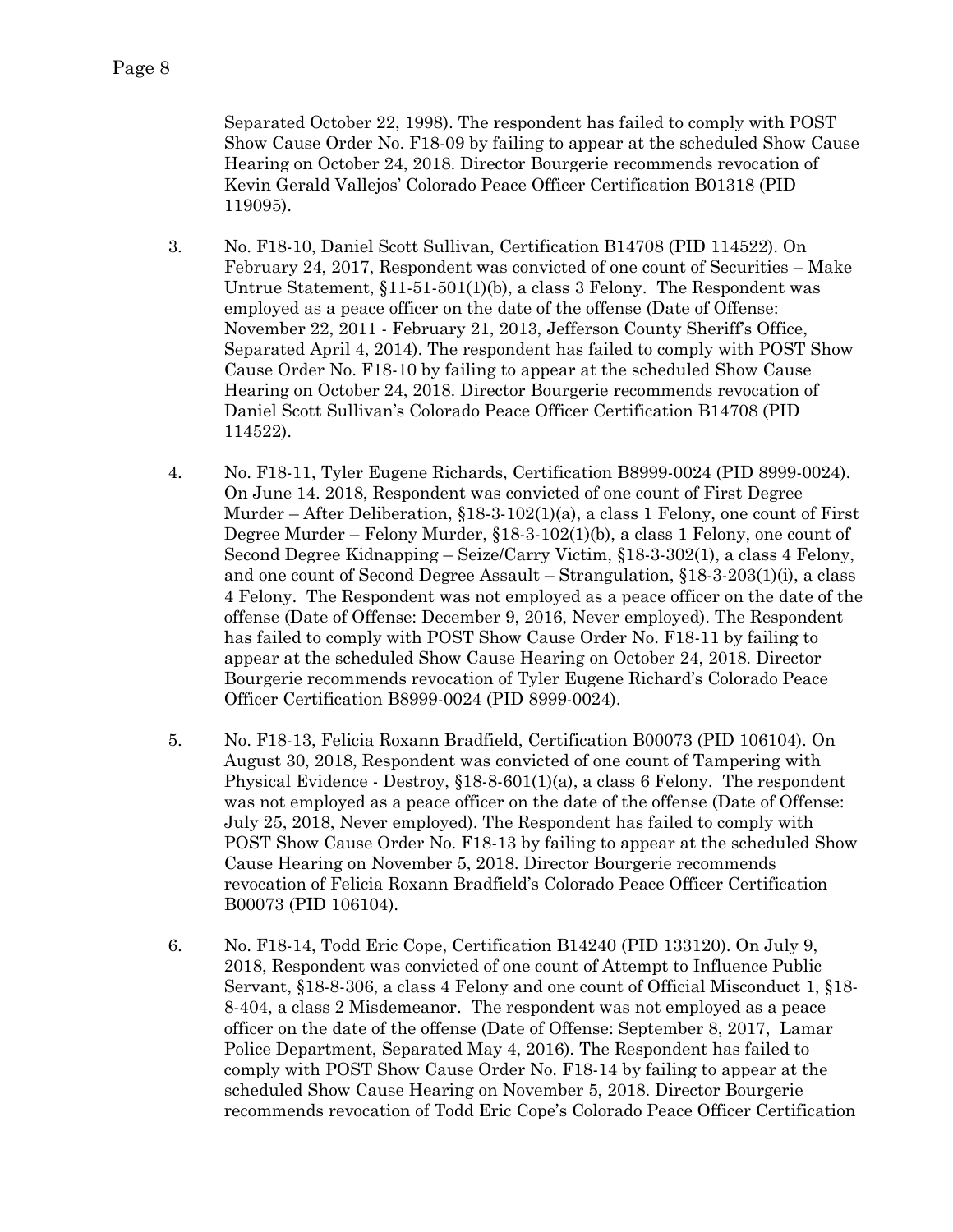7. No. F18-15, Dean Alan Harris, Certification B15055 (PID 134268). On October 1, 2018, Respondent was convicted of one count of Impersonating a Peace Officer, §18-8-112, a class 6 Felony. The respondent was not employed as a peace officer on the date of the offense (Date of Offense: July 21, 2018, Douglas County Sheriff's Office, Separated April 26, 2017). The Respondent has failed to comply with POST Show Cause Order No. F18-15 by failing to appear at the scheduled Show Cause Hearing on November 5, 2018. Director Bourgerie recommends revocation of Dean Alan Harris' Colorado Peace Officer Certification B15055 (PID 134268).

#### **Misdemeanor Convictions:**

- 1. No. M18-12, Matthew Hinkley, Certification B17414 (PID 138258). On July 9, 2018, Respondent was convicted of one count of Official Misconduct I §18-8-404 a class 2 Misdemeanor. The respondent was employed as a peace officer on the date of the offense (Date of Offense: January 29, 2017, Conejos County Sheriff's Office, Separated November 16, 2017). The respondent has failed to comply with POST Show Cause Order No. M18-12 by failing to appear at the scheduled Show Cause Hearing on October 24, 2018. Director Bourgerie recommends revocation of Matthew Hinkley's Colorado Peace Officer Certification B17414 (PID 138258).
- 2. No. M18-14, Jason L. Brown, Certification B135234 (PID 135234). On November 1, 2017, Respondent was convicted of one count of Attempted Third Degree Assault §18-3-204(1)(a), a class 2 Misdemeanor. The respondent was not employed as a peace officer on the date of the offense (Date of Offense: September 22, 2015, Never employed). The respondent has failed to comply with POST Show Cause Order No. M18-14 by failing to appear at the scheduled Show Cause Hearing on October 24, 2018. Director Bourgerie recommends revocation of Jason L. Brown's Colorado Peace Officer Certification B135234 (PID 135234).
- 3. No. M18-15, Robert Eugene Dodd, Certification 14530 (PID 122600). On June 28, 2018, Respondent was convicted of one count of Abuse of Public Records - Alter §18-8-114(1)(d), a class 1 Misdemeanor and two counts of Official Misconduct §18-8-405, a class 2 Misdemeanor. The respondent was employed as a peace officer on the date of the offense (Date of Offense: August 15, 2006, Fremont County Sheriff's Office, Separated April 22, 2017). The respondent has failed to comply with POST Show Cause Order No. M18-15 by failing to appear at the scheduled Show Cause Hearing on October 24, 2018. Director Bourgerie recommends revocation of Robert Eugene Dodd's Colorado Peace Officer Certification 14530 (PID 122600).
- 4. No. M18-16, Jon Russell Geiger, Certification B14789 (PID 133761). On July 10, 2018, Respondent was convicted of one count of Harassment – Strike/Shove/Kick  $§18-9-111(1)(a)$ , a class 3 Misdemeanor. The respondent was employed as a peace officer on the date of the offense (Date of Offense: October 29, 2016, Georgetown Marshal's Office, Separated April 1, 2017). The respondent was subsequently appointed to Del Norte Police Department from October 1, 2017 to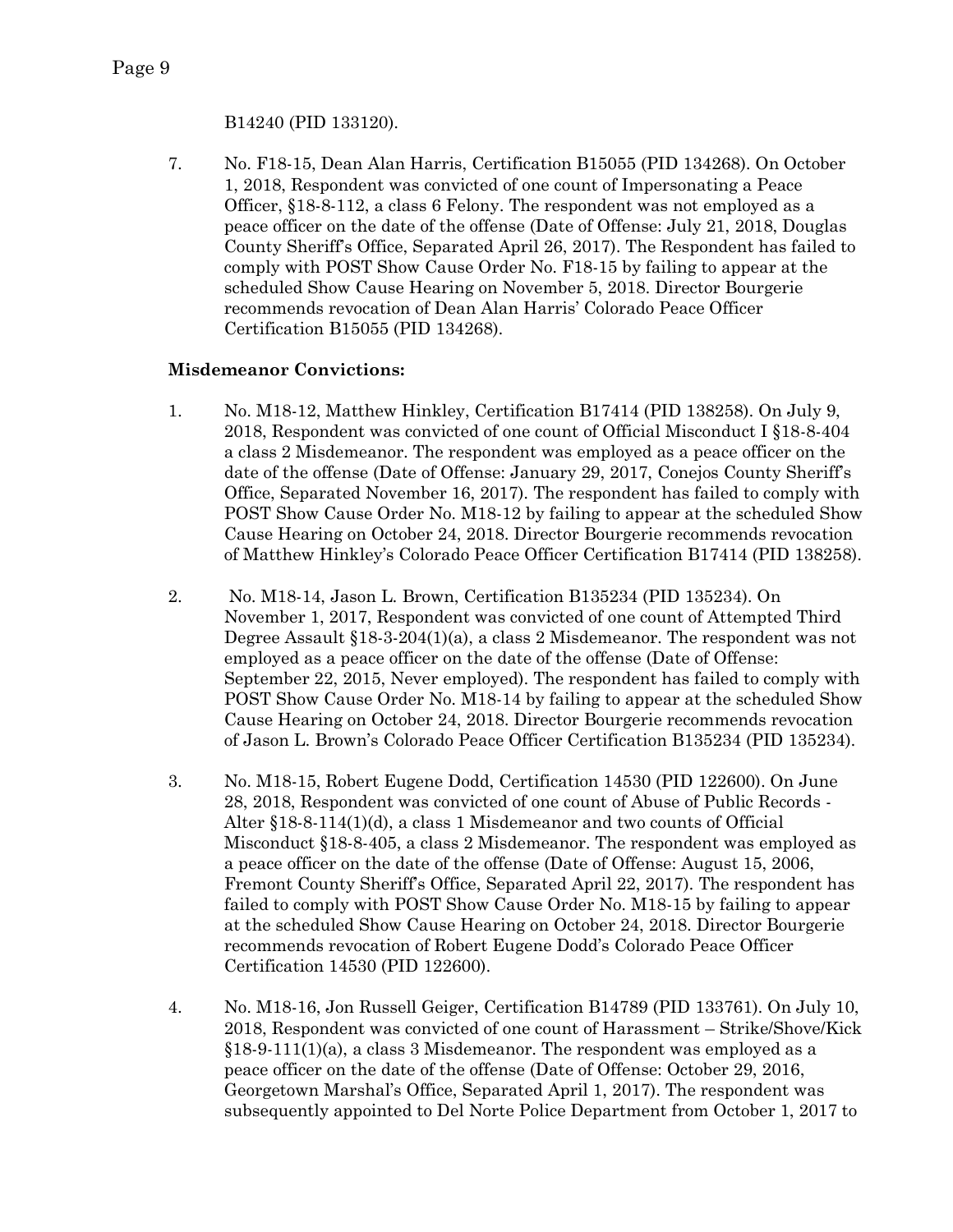January 9, 2018. The respondent has failed to comply with POST Show Cause Order No. M18-16 by failing to appear at the scheduled Show Cause Hearing on October 24, 2018. Director Bourgerie recommends revocation of Jon Russell Geiger's Colorado Peace Officer Certification B14789 (PID 133761).

- 5. No. M18-17, Jon Patrick Gonzales, Certification B1258-8255 (PID 1258-8255). On August 29, 2018, Respondent was convicted of one count of Third Degree Assault §18-3-204(1)(a), a class 1 Misdemeanor. The respondent was not employed as a peace officer on the date of the offense (Date of Offense: November 16, 2017 – November 27, 2017, Fountain Police Department, Separated February 1, 2017). The respondent has failed to comply with POST Show Cause Order No. M18-17 by failing to appear at the scheduled Show Cause Hearing on November 5, 2018. Director Bourgerie recommends revocation of Jon Patrick Gonzales' Colorado Peace Officer Certification B1258- 8255 (PID 1258-8255).
- 6. No. M18-18, Kenneth Nathan Cortinez, Certification B7398-8036 (PID 7398- 8036). On September 5, 2018, Respondent was convicted of one count of Official Misconduct 1 §18-8-404, a class 2 Misdemeanor. The respondent was not employed as a peace officer on the date of the offense (Date of Offense: April 26, 2018, Never employed). The respondent has failed to comply with POST Show Cause Order No. M18-18 by failing to appear at the scheduled Show Cause Hearing on November 5, 2018. Director Bourgerie recommends revocation of Kenneth Nathan Cortinez' Colorado Peace Officer Certification B7398-8036 (PID 7398-8036).
- 7. No. M18-19, Martin Morales, Certification B14097 (PID 130908). On September 19, 2018, Respondent was convicted of one count of Harassment §18-9-111(1)(f), a class 3 Misdemeanor. The respondent was not employed as a peace officer on the date of the offense (Date of Offense: June 30, 2017, Adams County Sheriff's Office, Separated November 16, 2015). The respondent has failed to comply with POST Show Cause Order No. M18-19 by failing to appear at the scheduled Show Cause Hearing on November 5, 2018. Director Bourgerie recommends revocation of Martin Morales' Colorado Peace Officer Certification B14097 (PID 130908).

*Motion to revoke all by Sgt. Chavez. Approved unanimously.* 

| 20. | <b>Formal Rulemaking Session</b> | Attorney General Cynthia Coffman |
|-----|----------------------------------|----------------------------------|
|     |                                  | Director Erik Bourgerie          |
|     |                                  | Board Counsel Stacy Worthington  |

Rulemaking session began at 3:44 pm. Director Bourgerie summarized rule changes.

*Motion to approve revisions to Rule 1-Definitions by Sgt Chavez. Approved unanimously Motion to approve revisions to Rule 8-Process for Seeking Exemption from Statutory Certification Restrictions by Chief Phibbs. Approved unanimously.*

*Motion to approve revisions to Rule 9-Revocation Hearings by Sheriff Smith. Approved unanimously.*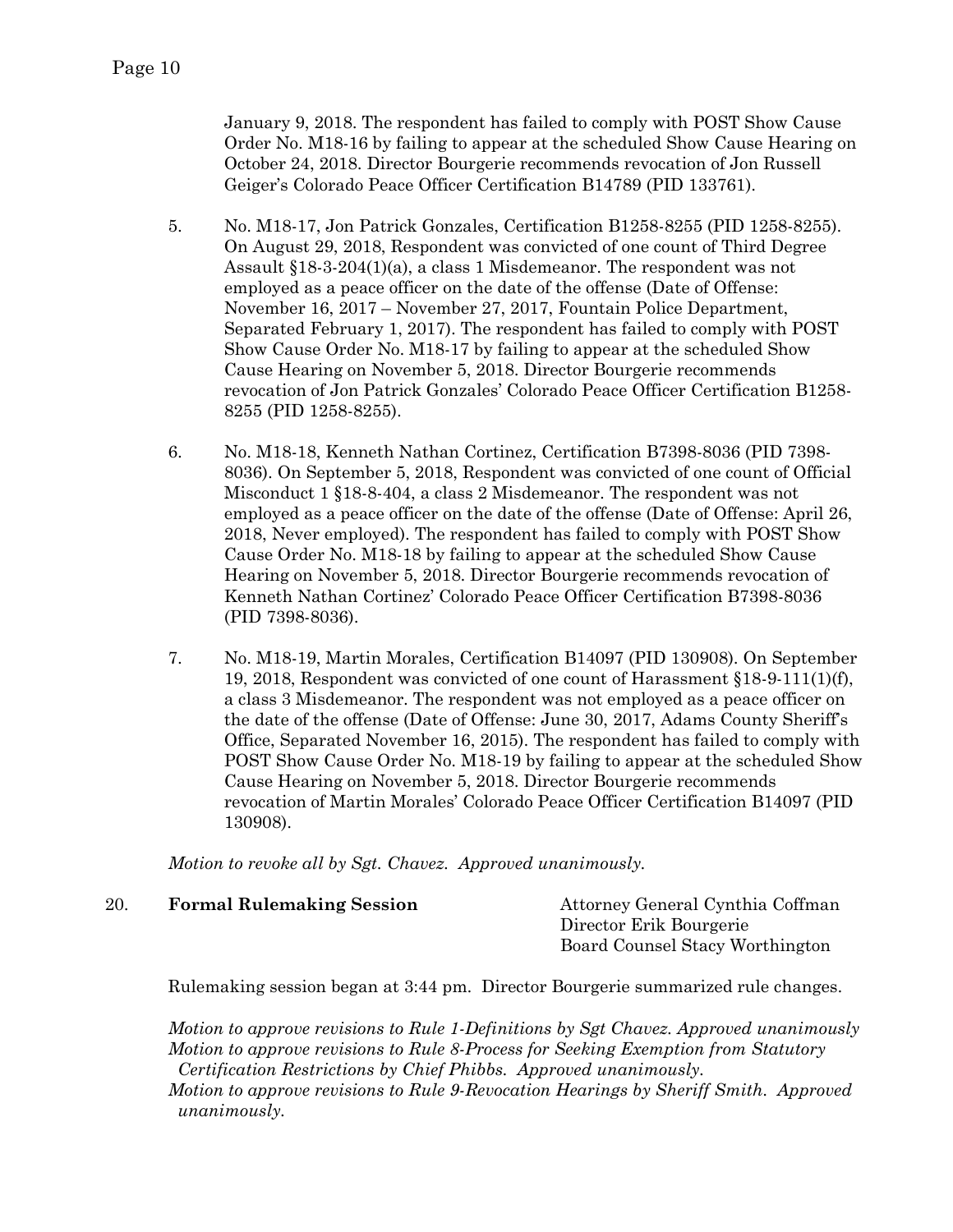Page 11

- *Motion to approve revisions to Rule 10-Basic Peace Officer Certification by Chief Phibbs. Approved unanimously.*
- *Motion to approve revisions to Rule 11-Provisonal Certification by Sheriff Mobley. Approved unanimously.*
- *Motion to approve revisions to Rule 12-Reserve Certification by Chief Phibbs. Approved unanimously.*
- *Motion to approve revisions to Rule 13-Renewal of Basic Certification by Sheriff Day. Approved unanimously.*
- *Motion to approve revisions to Rule 14-Fingerprint Based Criminal History Record Check by Chief Phibbs, with one typographical correction. Approved unanimously.*
- *Motion to approve revisions to Rule 19-Vehicle Identification Number Inspectors by Chief Phibbs. Approved unanimously.*
- *Motion to approve revisions to Rule 24-Skills Training Safety and Skills Program Requirements for Basic and Reserve Academies by Chief Phibbs. Approved unanimously.*

*Motion to remove Rule 27-Retired Law Enforcement Officer Authority to Carry Concealed Firearms by Chief Phibbs. Approved unanimously. Motion to approve revisions to Rule 28-In-service Training Program by Chief Phibbs. Approved by majority, one opposed.*

Rulemaking session concluded at 3:54 pm.

#### 21. **Decertifying Misdemeanors** Director Erik Bourgerie

At the September 5, 2014 POST Board meeting a list of additional proposed decertifying misdemeanors were proposed and accepted by the Board to recommend for legislative change. Legislation was not adopted for these misdemeanors. Does the Board with to support adding the listed misdemeanors as decertifying offenses? The list could also be revised if necessary and discussed at the next Board meeting.

*Motion to pursue legislation to add listed misdemeanors to the list of decertifying misdemeanors by Mayor Rakowsky. Approved unanimously.*

#### 22. **Revocation – Bar to Future Certification** Director Erik Bourgerie

An individual's certification was revoked under Rule 9 for obtaining his certification under less than truthful circumstances. There is at present no statute or rule stating that revocation is a bar to any future certification. There was discussion of Brady letters, but at present there is no statewide standard for issuance of Brady letters, and POST is not necessarily notified of issuance nor can certification be revoked for receiving a Brady letter. POST staff is requesting direction from the Board to determine whether there should be rule or legislative change to address this situation. Options were considered and POST will pursue changing rules to indicate that an individual must be in good standing with Colorado POST in order to pursue any certification.